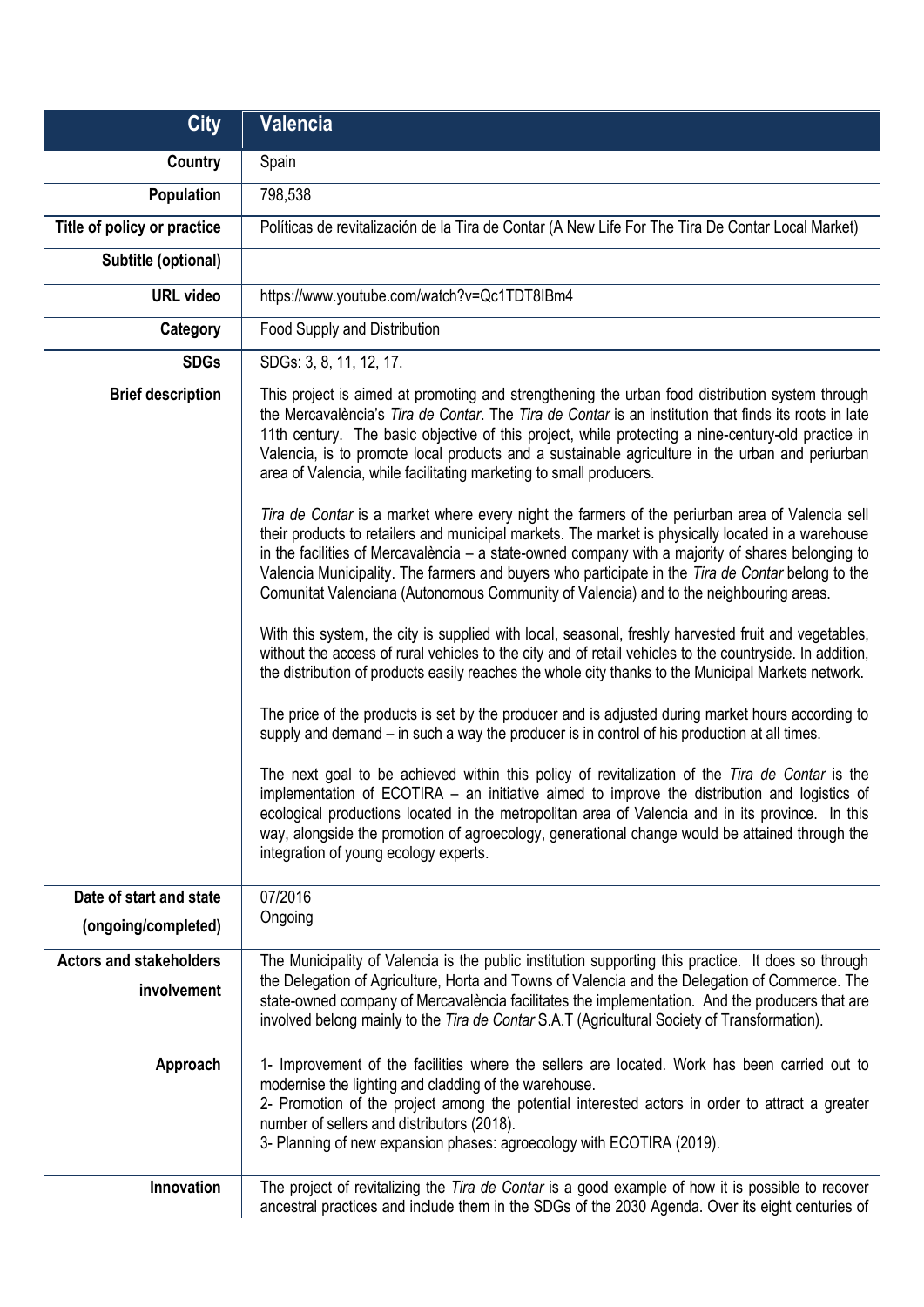|                              | existence, small Valencian producers have had a channel to facilitate the marketing of their<br>products. Throughout history, Tira de Contar have taken place in different locations and have<br>faced many difficulties that have brought it to the brink of disappearance. This revitalization,<br>although it does not imply the creation of a new practice, does have the merit of connecting the XI<br>Century with the XXI Century. By adapting and transforming this medieval practice, the hope is to<br>turn it into a tool that will bring Valencia and its urban environment closer to the 2030 SDG.                                                                                                                                                                                  |
|------------------------------|--------------------------------------------------------------------------------------------------------------------------------------------------------------------------------------------------------------------------------------------------------------------------------------------------------------------------------------------------------------------------------------------------------------------------------------------------------------------------------------------------------------------------------------------------------------------------------------------------------------------------------------------------------------------------------------------------------------------------------------------------------------------------------------------------|
|                              | In the Tira de Contar market small producers can sell their products directly, as it was done in the<br>past. But this does not exempt their production from the mandatory controls. The wholesale<br>buyers (fruit and vegetable shops, restaurants or schools) can check the traceability of what they<br>purchase through a computerised database. And anyone has the possibility to sell products. All<br>they have to do is prove that the products they want to sell have grown on their plot of land.                                                                                                                                                                                                                                                                                     |
| Impact                       | The dynamisation of the Tira de Contar is part of the policies aimed at promoting the local food<br>economy. These short marketing channels generate fairer value chains that affect the local<br>economy, improve the viability of production and bring it closer to the consumers. In this way, the<br>small producers in the periurban area of Valencia and in the rest of the province find a nearby and<br>affordable marketing channel with all the advantages that this entails for their own subsistence.                                                                                                                                                                                                                                                                                |
|                              | This practice of supporting local products has in many cases allowed the survival of small<br>horticultural farms in the periurban area of Valencia that would otherwise have been abandoned.<br>The consequence would have been a loss of income in many family nuclei and the need to<br>relocate in other sectors with the difficulties that this entails – especially considering the average<br>age of producers of this type of crops and the progressive aging of the sector. Bearing in mind that<br>the amount varies greatly according to the time of year, the average number of settlers that Tira<br>de Contar had in 2018 in Mercavalencia was 180.                                                                                                                                |
| Inclusion                    | In the dynamization project for the Tira de Contar two main municipal Departments play a key<br>role: The Delegation of Commerce and the Delegation of Agriculture, Horta and Towns of<br>Valencia. The Delegation of Commerce adapted and improved the facilities where this local<br>market takes place on a daily basis, while facilitating the extension of this local sale to various<br>municipal markets. On the other hand, the Delegation of Agriculture, Horta and Towns of<br>Valencia, in collaboration with Mercados y el Consejo de Comercio Local (Local Trade Council)<br>carried out awareness campaigns and promotion of seasonal, local and organic products. A<br>programme has also been carried out to monitor market standstills with its own product or direct<br>sales. |
|                              | In the Tira de Contar, the Municipality links with the civil society supporting and collaborating with<br>S.A.T - Sociedad Agrícola de Transformación Tira de Contar (Agricultural Association for the<br>transformation of Tira de Contar), the association that gathers the producers.                                                                                                                                                                                                                                                                                                                                                                                                                                                                                                         |
|                              | In the same line of collaboration with civil society, and as part of the future ECOTIRA project, it is<br>planned to carry out campaigns to promote local organic products, with the collaboration of<br>Comité de Agricultura Ecológica de la Comunidad Valenciana (Organic Agriculture Committee of<br>the Valencian Community ) and the Mercavalencia Communication service, that deals especially<br>with restaurants in the area.                                                                                                                                                                                                                                                                                                                                                           |
| <b>Adversity coefficient</b> | The peculiarity of the Tira de Contar is that it's part of the historical heritage that has survived in<br>Valencia over the centuries. This characteristic also represents an obstacle, as throughout its<br>eight centuries of existence the institution has been on the verge of disappearing several times.<br>This is why the development of policies aimed to revitalise this unique local market is of great<br>interest.                                                                                                                                                                                                                                                                                                                                                                 |
|                              | Thirty years ago, when the association that groups the sellers (S.A.T.) was constituted, it gathered<br>a thousand members. By 2018 the number of members had fallen to 150. The company's own                                                                                                                                                                                                                                                                                                                                                                                                                                                                                                                                                                                                   |